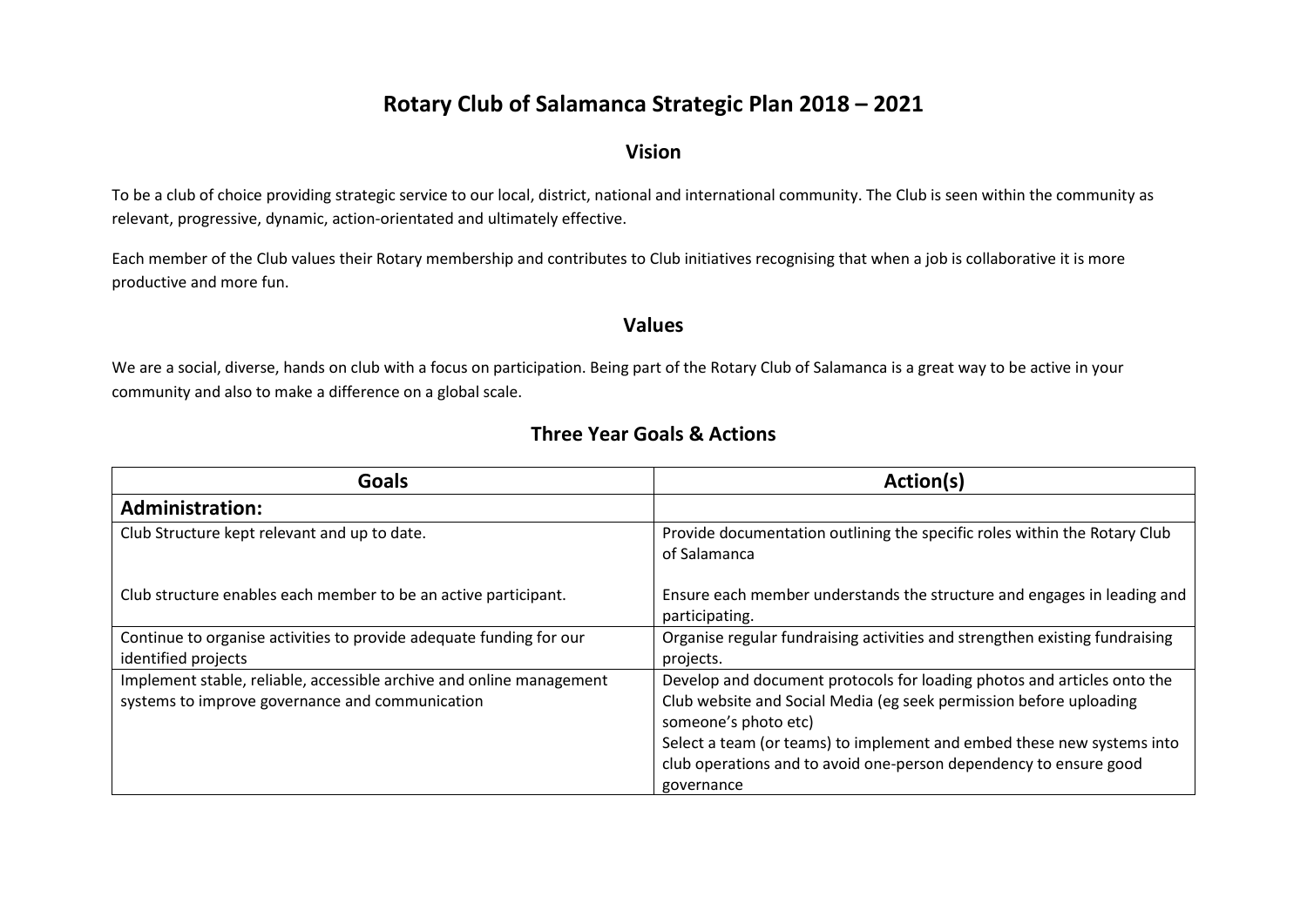| Implement risk identification, OH&S, Working with Vulnerable People -       | Ensure all members understand and comply with all requirements in the       |
|-----------------------------------------------------------------------------|-----------------------------------------------------------------------------|
| Child Related Activity Card, to make sure that everything we do in the club | activities undertaken.                                                      |
| is safe.                                                                    | The club will maintain the Club Protection Officer role to monitor          |
|                                                                             | compliance.                                                                 |
| Club adheres to risk management policy.                                     | Develop a Risk Management Strategy.                                         |
|                                                                             | Monitor Compliance.                                                         |
| To have in place a giving plan to guide funding requests that come to the   | Develop the plan that includes required criteria for decision making.       |
| Club                                                                        | Use in handling requests and document the process.                          |
| Fun, Fellowship & Membership:                                               |                                                                             |
| Encourage a real feeling of fun and fellowship so that each member feels a  | Organise activities with a strong sense of fun and fellowship.              |
| strong sense of connection and inclusion.                                   |                                                                             |
| Become a more culturally and age diverse club                               | Recruit more members especially from different sectors of the community     |
|                                                                             | with a net gain of 3 per year.                                              |
|                                                                             | Identify what as a Club we have to offer in order to attract younger        |
|                                                                             | members.                                                                    |
| To strengthen the mentoring of new members                                  | Identify a Club mentor trainer to oversee a training program for mentors    |
|                                                                             | within the Club.                                                            |
|                                                                             | Appoint a mentor for each new member and ensure they know their role        |
|                                                                             | as a mentor.                                                                |
| Develop future Club leaders and succession planning                         | Encourage all members to take on leadership roles within the Club, at       |
|                                                                             | district level, and within their workplace.                                 |
|                                                                             | Promote the Rotary Leadership Programs offered to members.                  |
| <b>Public Relations:</b>                                                    |                                                                             |
| Create a positive brand for the Club in the community                       | Maintain an active website, social media, radio participation and use print |
|                                                                             | media to celebrate and broadcast Club activities.                           |
| Create a culture of Public Relations within the club and as a part of every | Public Relations planning to be part of every activity.                     |
| activity undertaken                                                         | Use clear adequate Rotary signage.                                          |
|                                                                             | Let the public know where the funds raised are going/has gone. Keep this    |
|                                                                             | information up to date                                                      |
| <b>Projects:</b>                                                            |                                                                             |
| <b>Vocational Service</b>                                                   |                                                                             |
| Continue to promote vocational excellence in our community                  | Members to identify potential recipients for Vocational Excellence Awards.  |